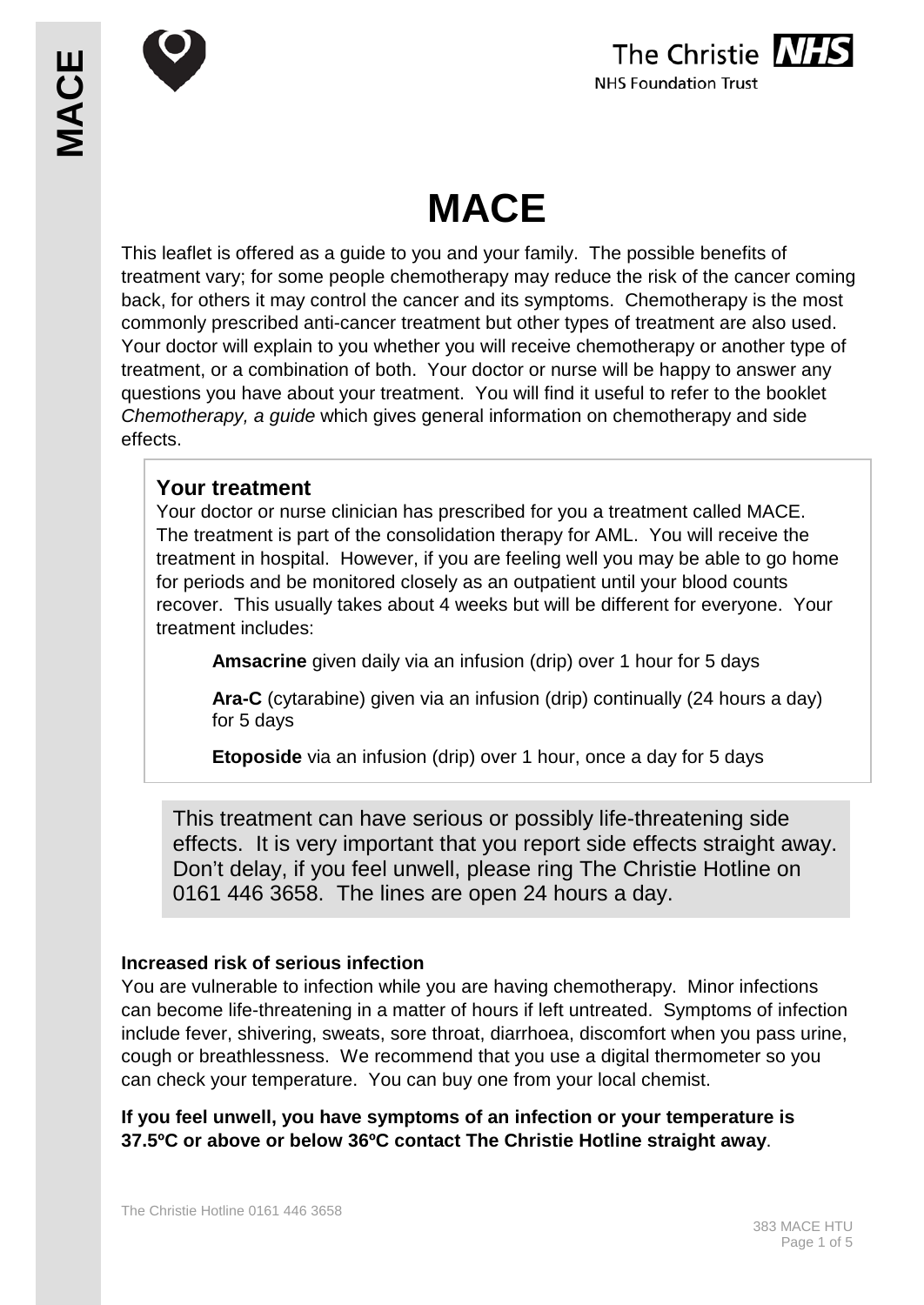# **Possible side effects**

Chemotherapy can cause many different side effects. Some are more likely to occur than others. Everyone is different and not everyone gets all the side effects. Most side effects are usually temporary, but in some rare cases they can be life-threatening. It is important to tell your hospital doctor or nurse about any side effects so they can be monitored and, where possible, treated.

# **Common side effects (more than 1 in 10)**

## **Increased risk of serious infection:**

You are vulnerable to infection while you are having chemotherapy. Minor infections can become life-threatening in a matter of hours if left untreated. Symptoms of infection include fever, shivering, sweats, sore throat, diarrhoea, discomfort when you pass urine, cough or breathlessness. We recommend that you use a digital thermometer so you can check your temperature. You can buy one from your local chemist. A normal temperature is between 36ºC and 37ºC.

# **If your temperature is above 37.5ºC or below 36 ºC or you have symptoms of an infection, contact the Christie hotline straight away**.

# • **Bruising or bleeding**

This treatment can reduce the production of platelets which help the blood clot. Let your doctor know if you have any unexplained bruising or bleeding, such as nosebleeds, bloodspots or rashes on the skin, and bleeding gums. You may need a platelet transfusion.

# • **Anaemia (low number of red blood cells)**

While having this treatment you may become anaemic. This may make you feel tired and breathless. Let your doctor or nurse know if these symptoms are a problem. You may need a blood transfusion.

You will have a routine blood test every day while you are in hospital to monitor the effects of the chemotherapy**,** but please tell your nurse if you experience any of the symptoms listed above.

# • **Nausea and vomiting (sickness)**

The severity of this varies from person to person. Anti-sickness medication will be given along with your chemotherapy to prevent this. If you continue to feel or be sick, tell your nurse because your anti-sickness medication may need to be changed or increased.

#### • **Hair loss**

Hair loss is usually total. The hair falls out gradually 10 to 14 days following your first course of treatment. The time scale varies from person to person. Please remember that this is a temporary side effect and your hair will grow back when your treatment is completed. If you would like an appointment with the wig service, this can be arranged for you. Ask the staff for a copy of the 'Wig Fitting Service'.

#### • **Lethargy**

Some chemotherapy may make you feel tired and lacking in energy. It can be frustrating when you feel unable to cope with routine tasks. If you do feel tired, take rest when necessary. Gentle exercise such as walking can be beneficial.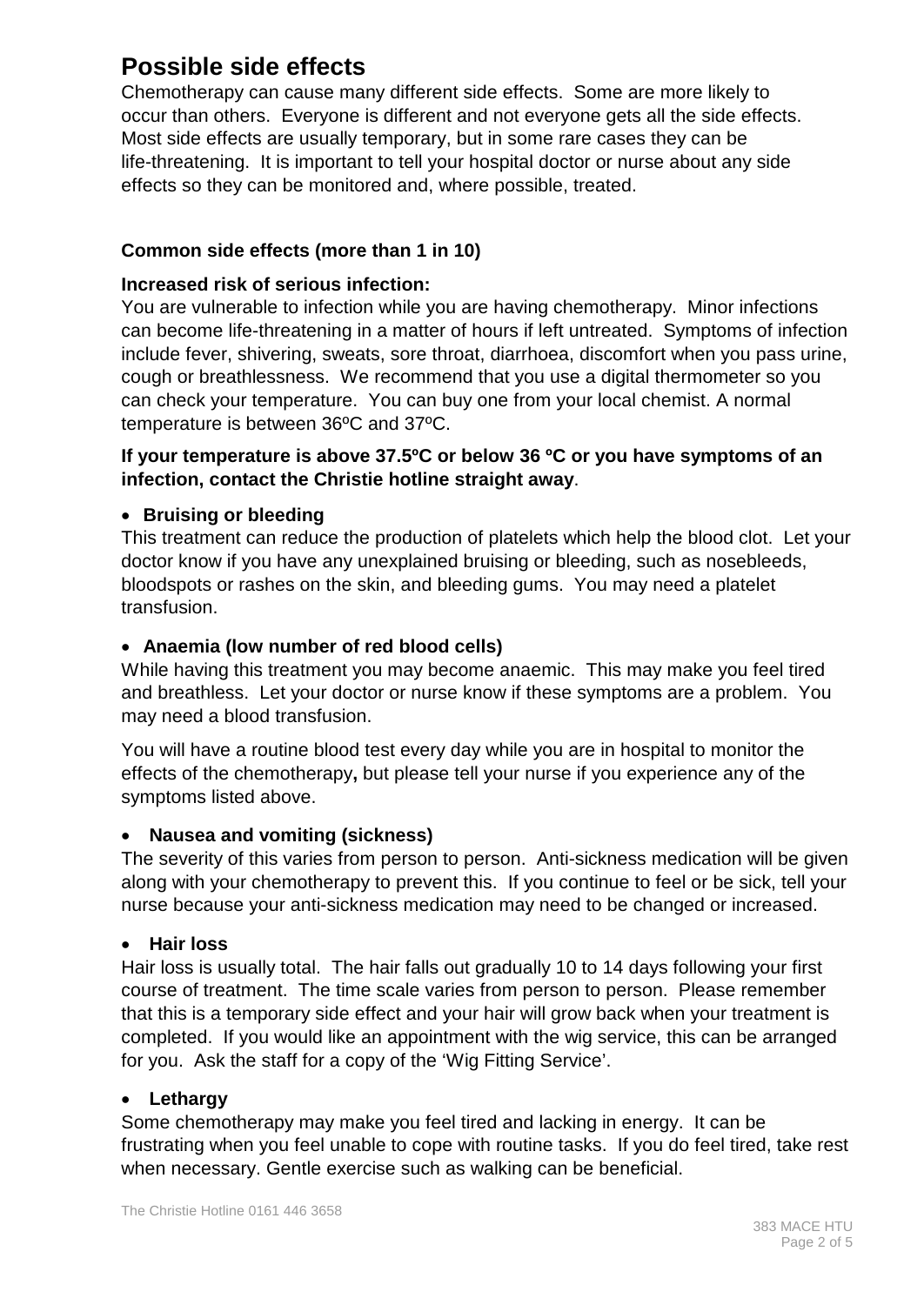# • **Low blood pressure**

Some of the chemotherapy may cause low blood pressure. This may mean that you feel dizzy and lightheaded. Your blood pressure will be monitored during your treatment. If you notice these symptoms please speak to your doctor or nurse.

# • **Red skin rash (purpura)**

Amsacrine may cause a purple discolouration of the skin which can occur when there is a small amount of bleeding in the vessels near the surface of the skin. If this happens it is usually nothing to worry about but please show your doctor or nurse.

#### **Uncommon side effects (less than 1 in 10)**

#### • **Diarrhoea**

If this becomes a problem during or after your treatment, anti-diarrhoea tablets can be prescribed by your doctor. Ask the staff for a copy of 'Eating: Help Yourself' which has some useful ideas about diet when you are having treatment.

#### • **Sore mouth**

Your mouth may become sore or dry, or you may notice small mouth ulcers during this treatment. Drinking plenty of fluids and cleaning your teeth regularly and gently with a soft toothbrush can help to reduce the risk of this happening. We can prescribe a mouthwash for you to use during treatment. You can dilute this with water if your mouth is sore. Ask your doctor or nurse for further advice. There is also general mouth care information in the chemotherapy booklet. If you continue to have a sore mouth, please contact The Christie Hotline.

Occasionally during treatment you may experience a **strange taste**, sometimes described as metallic or bitter. A strongly flavoured sweet or mint will help to disguise this.

• **Ara-C** can sometimes cause a syndrome that can result in some or all of the following: fever, weakness and aching in your muscles and bones, a rash and pain in the chest. This will not affect everyone and will disappear soon after the cytarabine infusions stop.

#### • **Potassium levels**

The chemotherapy may affect the levels of potassium in your body. Your doctor will monitor these levels and you may need temporary treatment if your potassium levels are low.

#### • **Mood changes**

Amsacrine may cause mood changes. If you find that this is a problem, please speak to your doctor or nurse at your next clinic appointment.

#### • **Irregular heartbeats**

Occasionally this may happen as a result of the amsacrine. It is quite rare if your heart is healthy and is usually reversible. Please make sure to tell your doctor that your heartbeat feels different from normal or you have pains in the chest during treatment.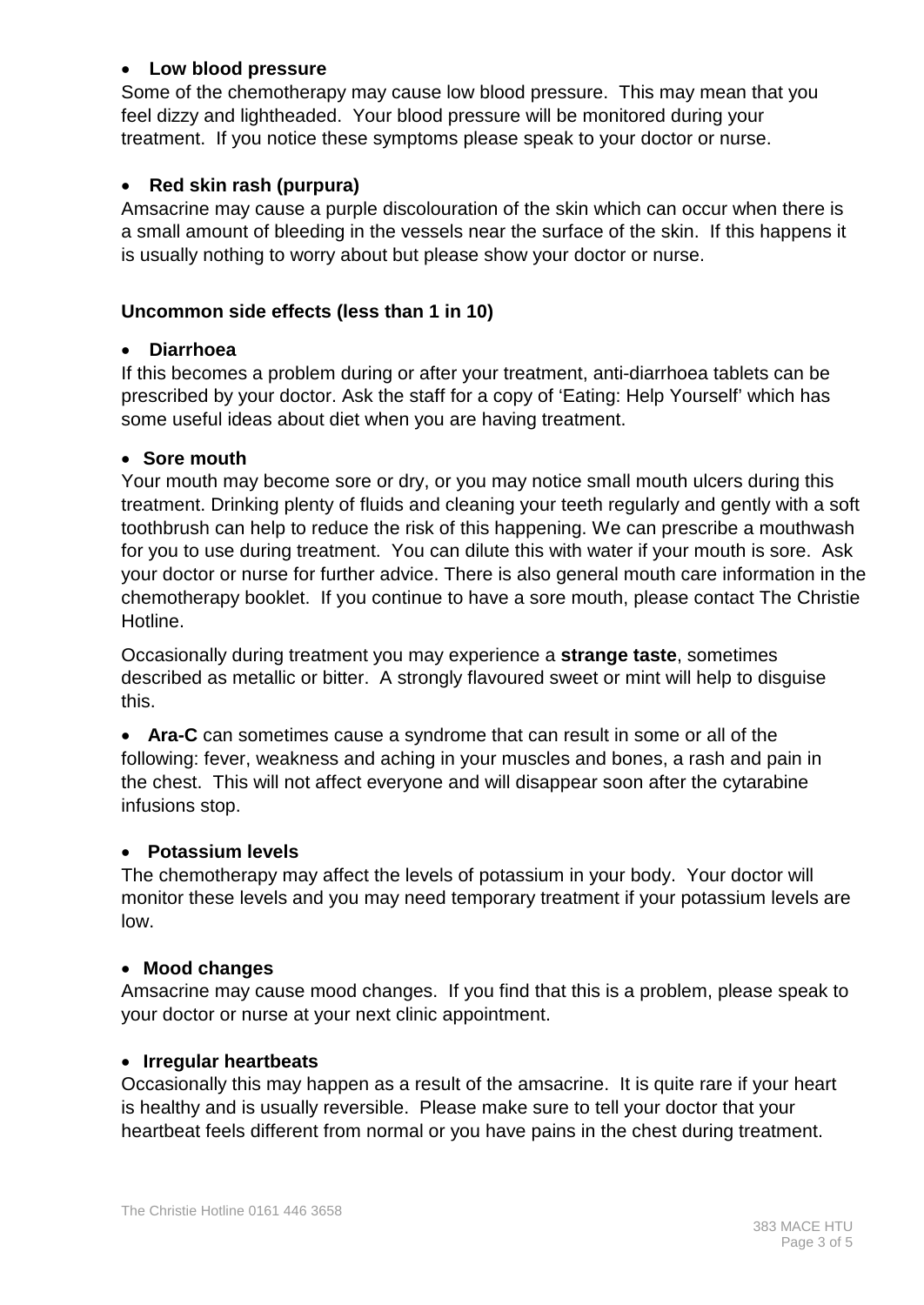## • **Blood in the urine (haematuria)**

You may find blood in your urine as a result of the chemotherapy. This is usually nothing to worry about but please tell your doctor or nurse.

#### • **Seizures**

Amsacrine may cause seizures (fitting) during treatment. If this happens your doctor may prescribe some medication.

#### • **Liver disorders**

The chemotherapy may cause changes in the way your liver works. Your medical team will monitor this closely by taking blood samples from time to time to measure your liver function. If your liver is affected, we may need to alter the dose of chemotherapy.

#### • **Breathlessness**

Amsacrine may make you feel out-of-breath. If this happens please speak to your doctor or nurse.

#### • **Sore eyes**

You may get a dry, gritty feeling in your eyes following treatment. If this happens using eye-drops such as Hypromellose will help to ease the discomfort. If the problem persists please contact The Christie Hotline. Your eyes may also water. This will improve in time and needs no specific treatment.

• **Extravasation** is when chemotherapy leaks outside the vein. If you develop redness, soreness or pain at the injection site **at any time** please let us know straightaway.

#### **Rare side effects (less than 1 in 100)**

#### • **Skin changes**

Sometimes as a result of the chemotherapy, your skin may appear **darker** in colour or lightly tanned, especially around the joints. This is known as hyperpigmentation. The skin will return to normal when treatment is finished. Some chemotherapy can make your skin more **sensitive to the sun** than usual. Sit in the shade, avoid too much sun and use a sunblock cream. Asian and African-Caribbean people may develop noticeable light patches on their skin.

#### **Serious and potentially life threatening side effects**

In a small proportion of patients chemotherapy can result in very severe side effects which may rarely result in death. The team caring for you will discuss the risk of these side effects with you.